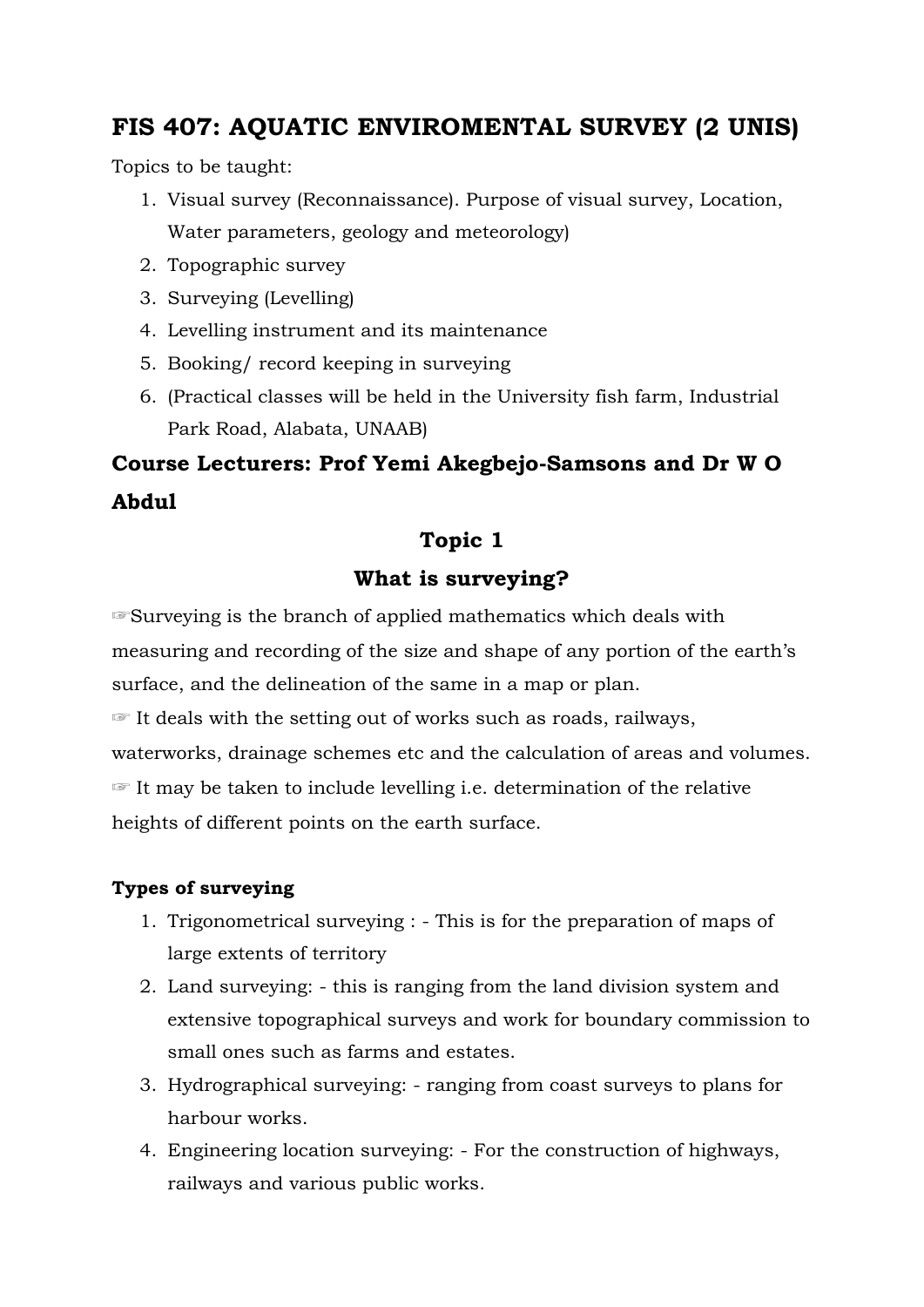- 5. Preliminary or parliamentary surveys: This is in connection with a projected scheme such as the construction of a railway or a waterworks.
- 6. Exploratory surveying: This is for geological, engineering and mining enterprises including archaeological expeditions.
- 7. Environmental survey: his is survey carried out for forest and water parameters.

### **Difference between surveying and Levelling:**

Surveying consists in making measurements in the horizontal plane while Levelling is making measurements in the vertical plane. In surveying, the measurements consist in fixing position of points in the horizontal plane; 2 points fix a straight line while 3 or more straight lines determine the plan of a plane figure.

### **What is Visual survey?**

This is also called reconnaissance survey.

 $\Rightarrow$ It is the preliminary inspection of an area to be surveyed.

 $\Rightarrow$  It is a see-for-yourself walk-over of the ground to be used for a fish pond or a fish farm. It is first done with a view to visualise the work to be done.

 $\Rightarrow$  It is the venture taken to note and identify all the parameters to be measured or surveyed.

 $\Rightarrow$  It is a rough sketch of the field or fields in which all positions and stations are made in the field book.

 $\Rightarrow$ It is preliminary work done whereby the routes of the main chain lines are noted.

### **What do you do during visual survey?**

(i) The purposes of the survey should be noted. This includes (a) is it for pond construction? (b) Is it for damming? (c) Is it for irrigation purposes; (d) Is it for Hydro-electric power (HEP)?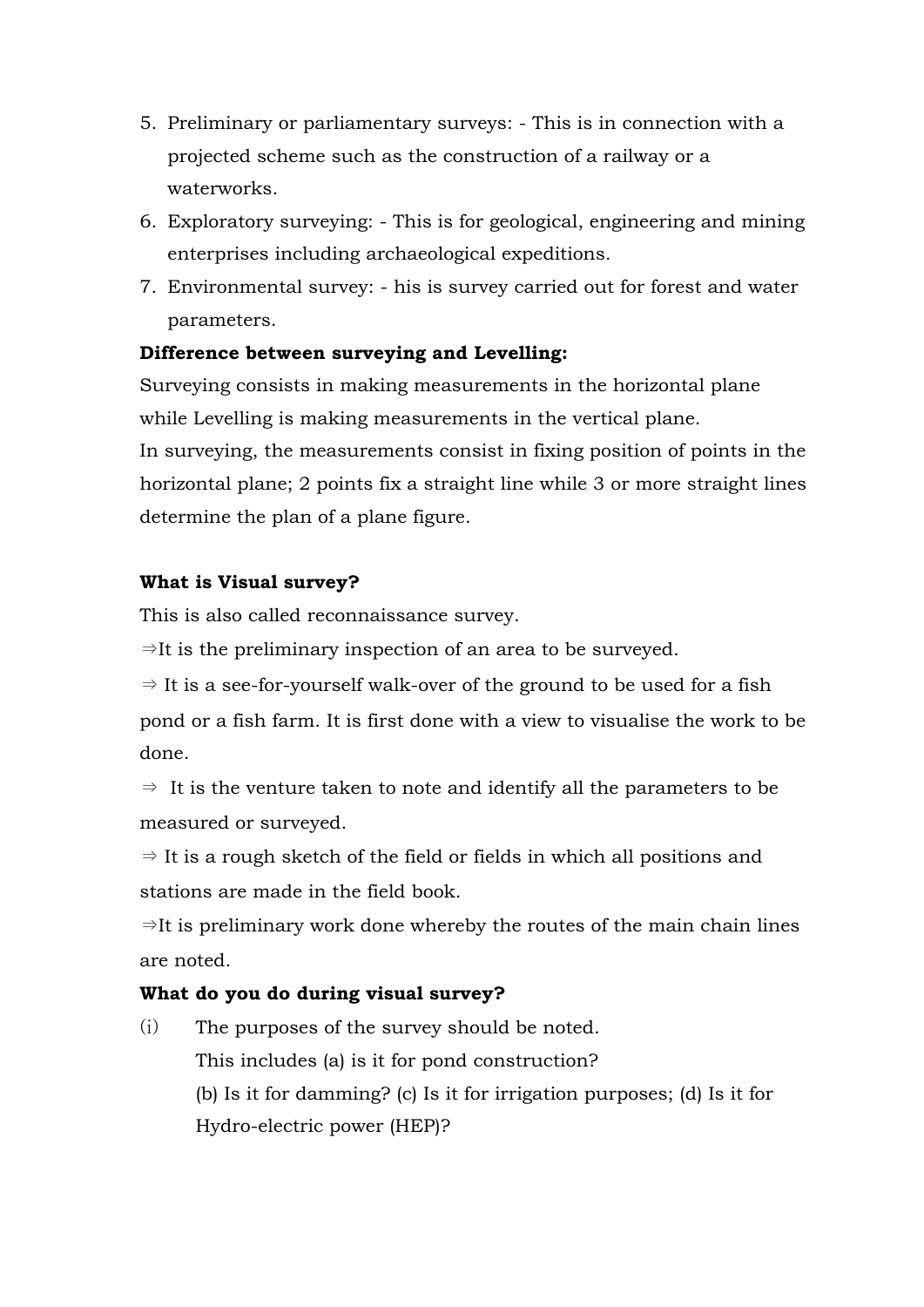The purpose will determine the extent of the reconnaissance survey.

(ii) The water parameters to be measured should be noted as from the beginning. Such parameters include : (a) Water level; (b) Geological attributes; (c) Soil conditions (texture, structure and permeability); (d) Water pH, hardness, alkalinity, chloride, phosphate, ammonia, sulphide, sulphite, dissolved oxygen etc

#### **Survey in pond construction**

Through topographic survey, the proposed site is inspected and professionally approved. The water, soil and other parameters are determined. Using levelling instrument, the topography of the site is ascertained and the area to be dug/ excavated or filled is pegged out with the use of lines.

# **Topic 2**

## **Topographic survey**

Topographic survey is carried out at the site selected for a fish farm project. This is based on a convenient datum marked with a temporary bench mark (TBM) at the site.

There are several methods used for topographic surveys, depending on the nature and size of the land required for the project. The following methods are the most commonly applied for topographic surveying:

- (i) Gridding
- (ii) Plane tabling
- (iii) Cross-section method with traverse survey
- (iv) Radiating lines method with traverse survey
- (v) Tachiometry.

Methods (i) and (ii) are ideal on relatively flat land, while methods (iii) and (iv) may also be used but are best suited to hilly terrain or in narrow long valley.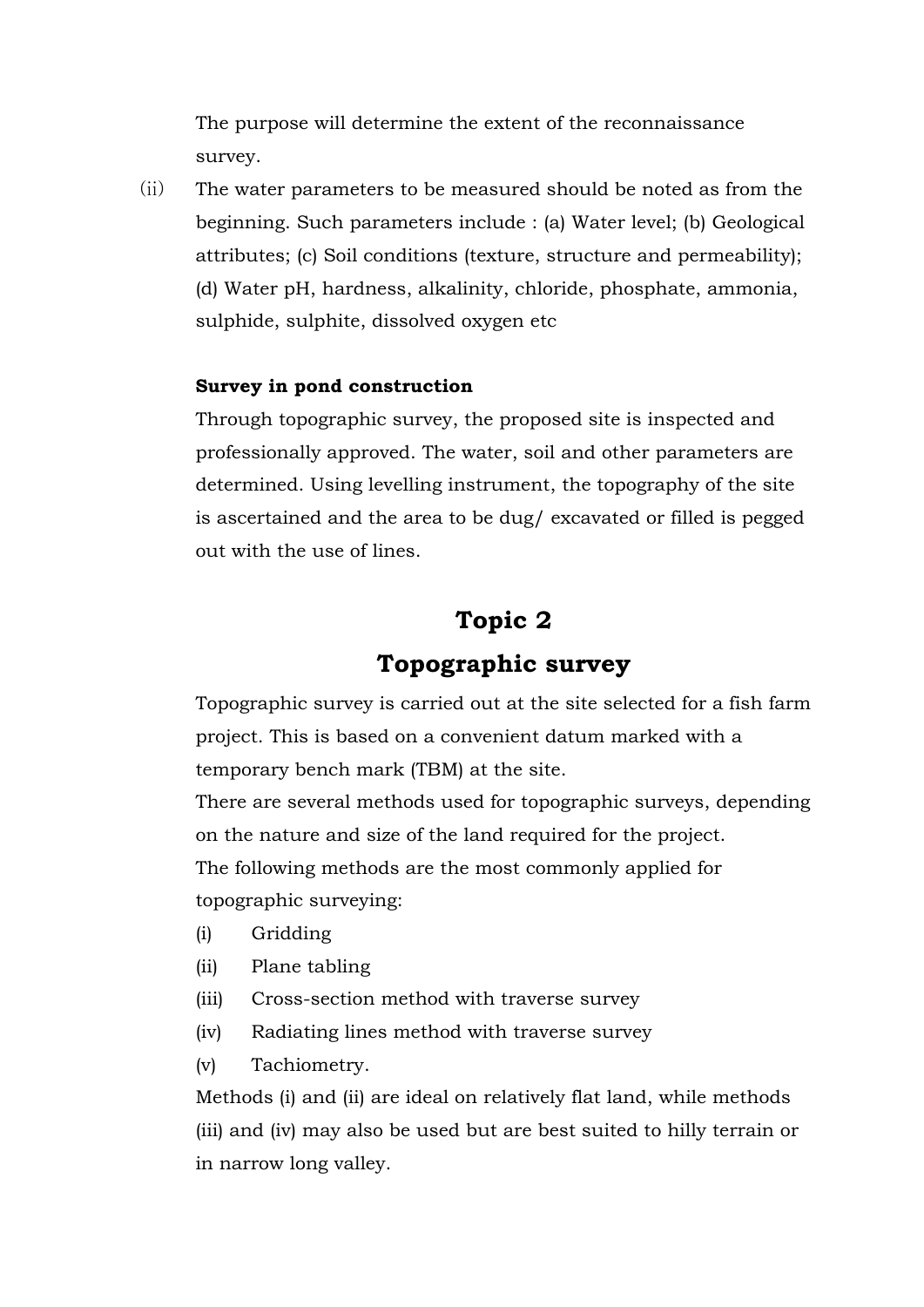The following topographic maps and plans are generally needed for a project:

- (i) Index or location map
- (ii) Boundary map
- (iii) Contour map
- (iv) Cross and longitudinal section and
- (v) Land map

# **General Information and data needed for topographic survey**

### A. **The Project site**

- Location
- Accessibility
- Communication
- Power supply
- Land status
- Existing improvements

#### B. **Hydrological data**

- Design flood
- Runoff
- Ground water potential

#### C. **Meteorological data**

- Mean monthly temperature
- Mean monthly rainfall
- Mean monthly evaporation
- Mean monthly humidity
- Mean monthly sunshine
- Mean monthly wind speed and prevailing direction

#### D. **Water Source and quality**

- Description of water source
- Statement for water rights or water restrictions
- Summary of water analysis